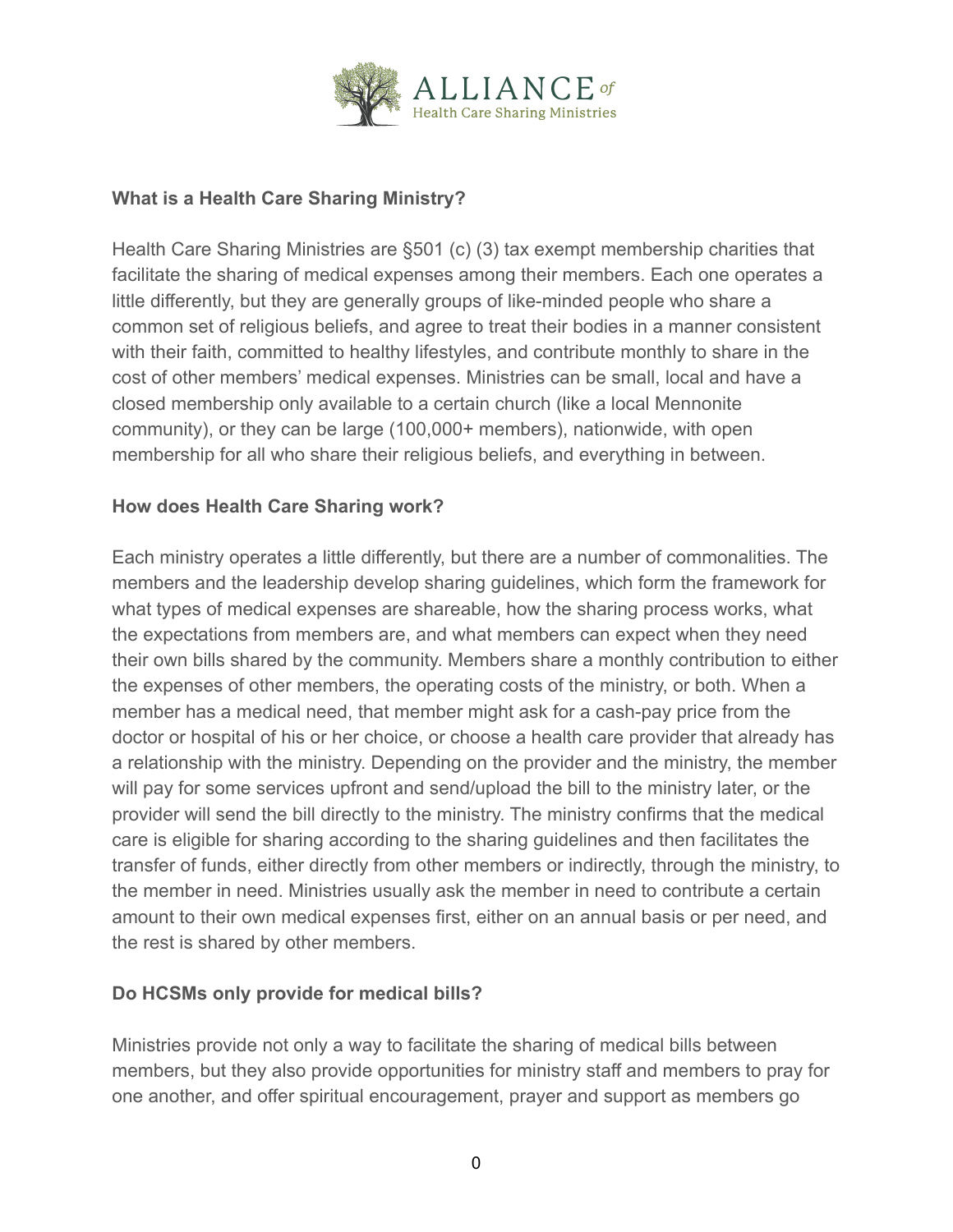

through difficult times. They have dedicated prayer lines, regular prayer groups, virtual prayer request opportunities and newsletters providing praise reports of answered prayers. Some ministries also facilitate the sharing of expenses related to life and death outside of the health care system, including helping with adoption or funeral expenses. Finally, all the ministries that work with the Alliance have a charitable fund for expenses that are not eligible for sharing under their sharing guidelines, or for special needs of non-members who are brought to their attention.

## **Why do people choose HCSMs?**

Most members choose HCSMs for the faith-based approach, the affordability, or both. Religious Americans are used to doing things differently from other people, whether it's homeschooling their kids or sending them to religious schools, watching faith-based movies or TV shows, embracing dietary differences, sacrificing time and treasure on mission-minded or church activities. They welcome the opportunity to "do health care" differently too - in a way that reflects their faith. Some members also value the confidence of knowing that their health care solution does not support certain services that violate their religious beliefs. In addition to these religious reasons, many members are attracted to the affordability of HCSMs. Because ministries are nonprofit organizations, and because they are not insurance, they are able to set their sharing guidelines to help members provide for each other's health care expenses in ways that keep costs down.

#### **Why are HCSMs more affordable than health insurance?**

Because HCSMs are not insurance, they operate differently. First, they're nonprofit organizations, so they don't need to include profit margins in their membership dues. Because membership itself is not a contractual or risk-bearing relationship, they are not obligated to try to pad their coffers with lots of reserves to mitigate contractual risk. Most ministries systematically and aggressively negotiate medical bills down on behalf of their members - often obtaining for patients prices significantly lower than those associated with commercial insurance. Others coach their members how to get the lowest price from providers directly. Others encourage cost-saving care arrangements such as direct primary care or bundled surgeries or maternity packages. Finally, because members commit to each other that they will maintain healthy lifestyles and avoid behaviors that violate their religious beliefs, such as smoking or illegal drug use, they often have lower medical costs than non-members. Ministries facilitate faith-based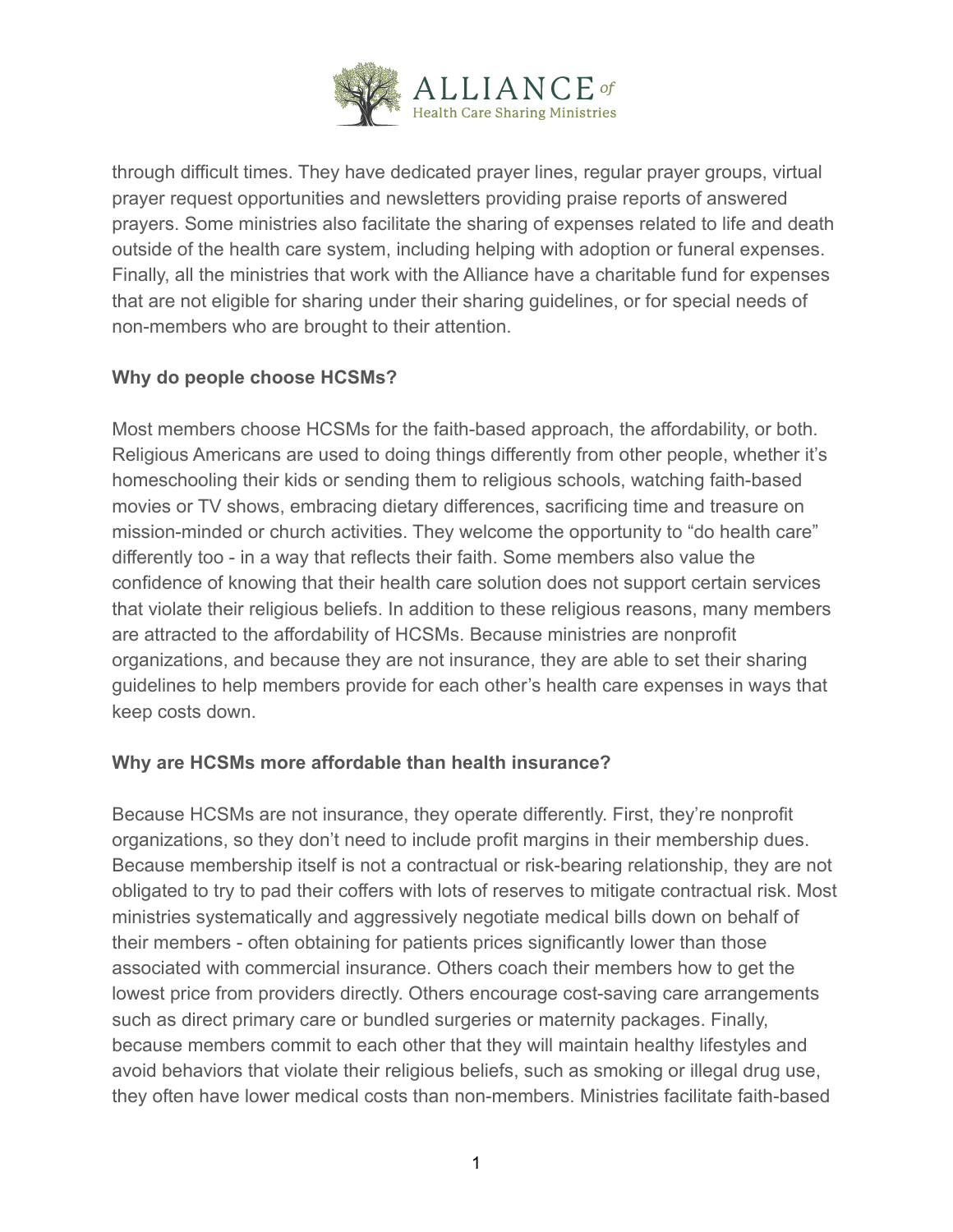

communities in deciding which health care costs they share—not the government, not corporate employers, and not insurance company executives. Each ministry is transparent about which services are shared among members, and this information is made available to the public, including prospective members before joining.

## **How does the Affordable Care Act affect HCSMs?**

Health Care Sharing Ministries are defined explicitly in the ACA, which tasked the U.S. Department of Health and Human Services Centers for Medicare and Medicaid Services (CMS) with certifying HCSMs that meet the definition. Since the authors of the ACA recognized that HCSMs provide a health care solution outside the insurance paradigm, and are an expression and exercise of the members' religious beliefs, they exempted HCSM members from the law's individual mandate. HCSM memberships are also not subject to the requirements of qualified health insurance plans as laid out in Title I of the ACA. HCSMs are nonpartisan organizations and support the ACA's treatment of HCSMs, and generally support the goals of the ACA.

#### **How many HCSMs are there and how many people are members?**

There are currently 107 CMS-certified HCSMs. The vast majority of them are small, local ministries with closed memberships. Of the 107, there are nine large, nationwide ministries with open memberships. Those nine ministries have about 1.3 million members.

#### **What is the Alliance for Health Care Sharing Ministries?**

The Alliance is a tax-exempt (c)(6) nonprofit organization that represents the majority of the large, CMS-certified HCSMs, including engaging in state and federal policy advocacy, education of policy makers, regulators, other stakeholders and the general public. The Alliance's activities are funded by donations from their member ministries. Governance of the Alliance is by a Board of Directors made up of ministries who are undergoing the new, independent HCSM accreditation process (recently launched, so applications for accreditation are underway). In the future, only fully accredited ministries will have a governance role in the Alliance.

## **Do HCSMs require members to be U.S. citizens or to have legal immigration status?**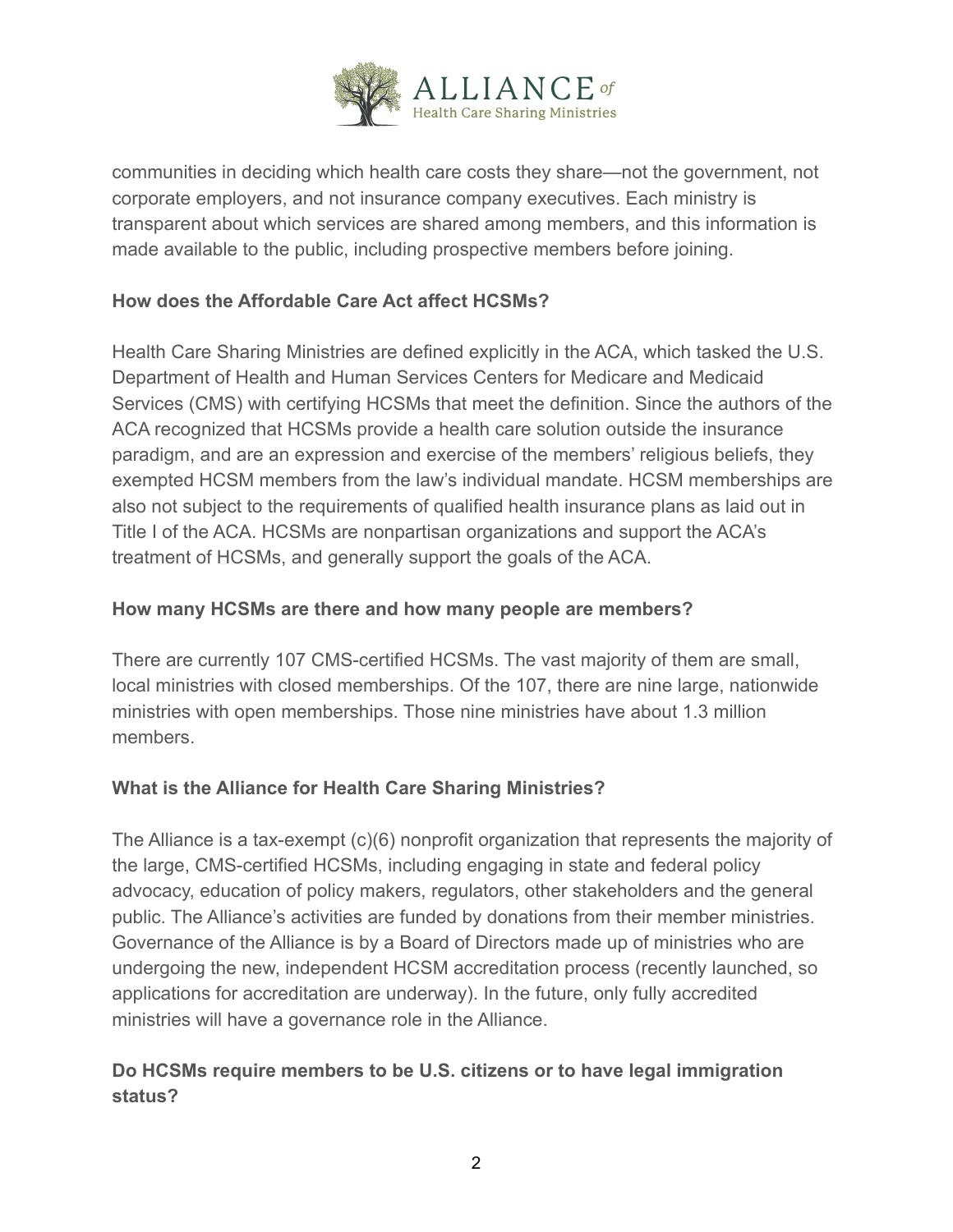

Most ministries welcome like-minded believers of all nationalities and citizenship without regard for immigration status for non-U.S. citizens. Some ministries facilitate sharing among members through a bank account for each member's household for the exclusive purpose of sharing medical expenses with other members. Members of these ministries need to be able to open a U.S. bank account.

## **Are HCSMs regulated?**

Yes. Since HCSMs are charitable ministries instead of insurance, they are not subject to state insurance laws. Instead, HCSMs operate on a completely voluntary basis and are regulated as charities in their home states and under every state's charity laws and each state's attorney general. At the federal level, HCSMs are regulated as 501(c)(3) tax-exempt charities by the Internal Revenue Service, and are subject to countless other civil and criminal federal laws.

## **Do HCSMs create consumer confusion and fraud in the health care market?**

Legitimate HCSMs are upfront with consumers and transparently describe to consumers how they are not insurance to prevent confusion. The Alliance condemns any and all fraudulent or misleading tactics in the marketplace, including any carried out by for-profit entities masquerading as HCSMs. When critics express concerns about fraudulent activity, they almost always cite complaints and cases related to Aliera Companies. But Aliera is not an HCSM, as defined by the ACA. Aliera Companies, a for-profit company, has recently come under investigation from a number of state regulators and class action suits, in part due to alleged marketing practices relating to products offered by a "nonprofit" organization which appears to have been started by and marketed by Aliera as an HCSM. At least eight states have taken legal action, using existing authority under the law, and there have been class action lawsuits filed in four states against Aliera. The organization marketed by Aliera, Sharity Health (formerly Trinity HealthShare) declared bankruptcy in July 2021, leaving devastating stories of members with unshared medical expenses, and Aliera itself declared bankruptcy later that year.

The Alliance stands in solidarity with a number of states that have taken action under current state laws to protect their residents from alleged unlawful conduct by Sharity Ministries (formerly Trinity HealthShare) and the Aliera Companies. The Alliance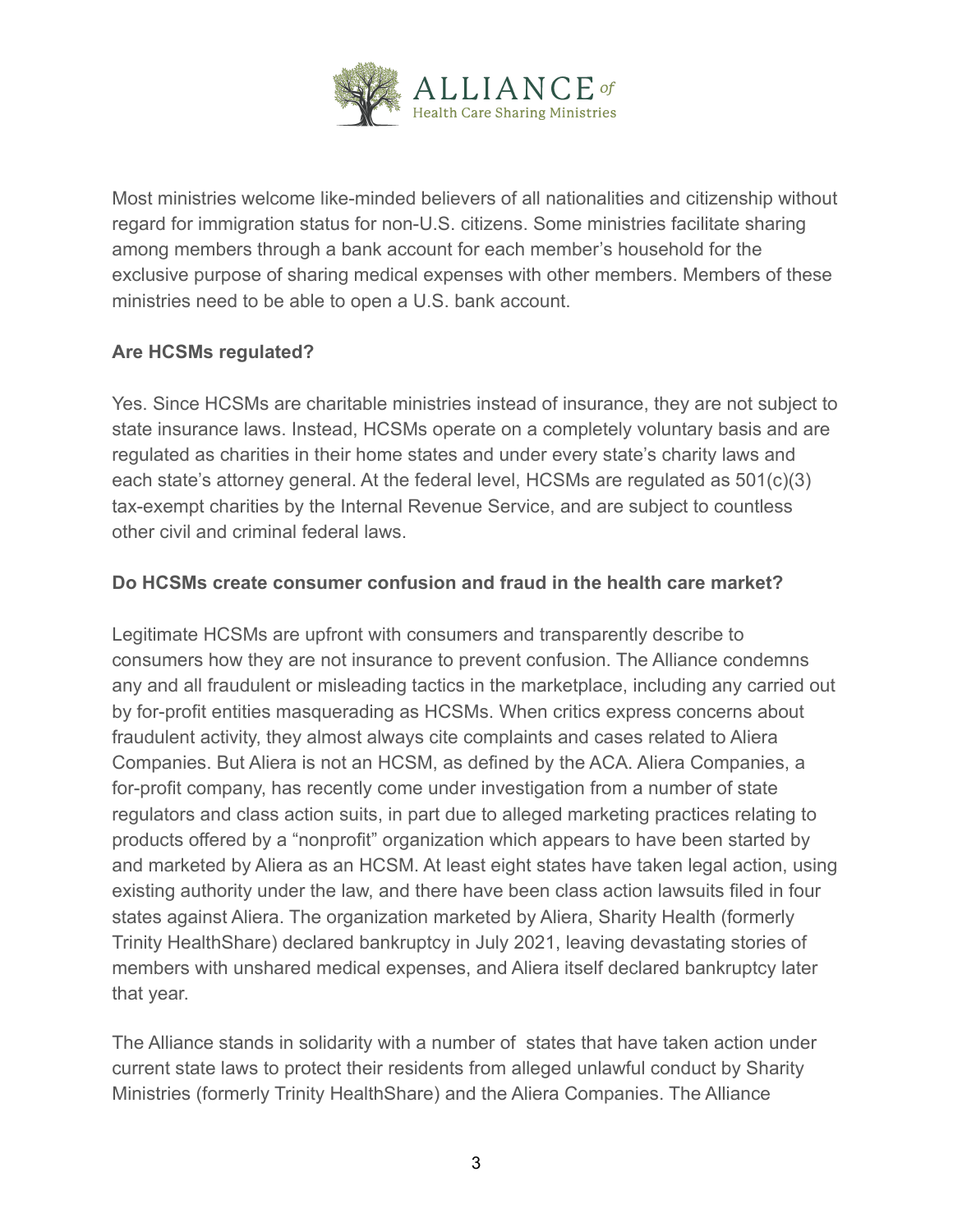

maintains minimum standards for member ministries in order to preserve integrity and accountability for Health Care Sharing Ministries. Trinity/Sharity has never been a member of the Alliance.

#### **Is there an accreditation process for HCSMs?**

The Healthcare Sharing Accreditation Board was launched in May 2022 and is an independent, third-party body dedicated to evaluating HCSMs and providing public recognition of ministries that meet a list of robust standards developed by the Board. Those standards include, but are not limited to, reviews in the following areas:

- Legal structure and governance
- Organizational management and compensation
- Conflicts of interest and related party transactions
- External communications and marketing
- Enrollment processes
- Written acknowledgements from members
- Published sharing guidelines
- Financial sharing processes, including processing time, dispute resolution and appeals, total amounts shared and not shared among members, etc.
- Expense ratio (administrative overhead v. shared medical expenses)
- Membership contribution guidelines and management processes
- Audited financial statements and IRS Form 990

Applicants who are accredited will be permitted to publicize that finding for a period of one year before a re-submission is required. Applications are open to anyone operating as a healthcare sharing ministry.

The Healthcare Sharing Accreditation Board is an independent, non-profit entity. Neither it nor its voting board members are affiliated with or have an interest in any healthcare sharing ministries. The board members have a broad range of experience in government, law, financial management, healthcare, and sharing ministry governance. The board members are:

**Diane Black, RN**, Former Congresswoman from Tennessee, registered nurse and U.S. House Budget Committee chair

**Dave Cram**, CPA, specialist in financial oversight of religious non-profit activities **Josh Heidelman**, Castaneda + Heidelman, LLP, attorney experienced in non-profit law **James Lansberry**, Former Executive Vice President, Samaritan Ministries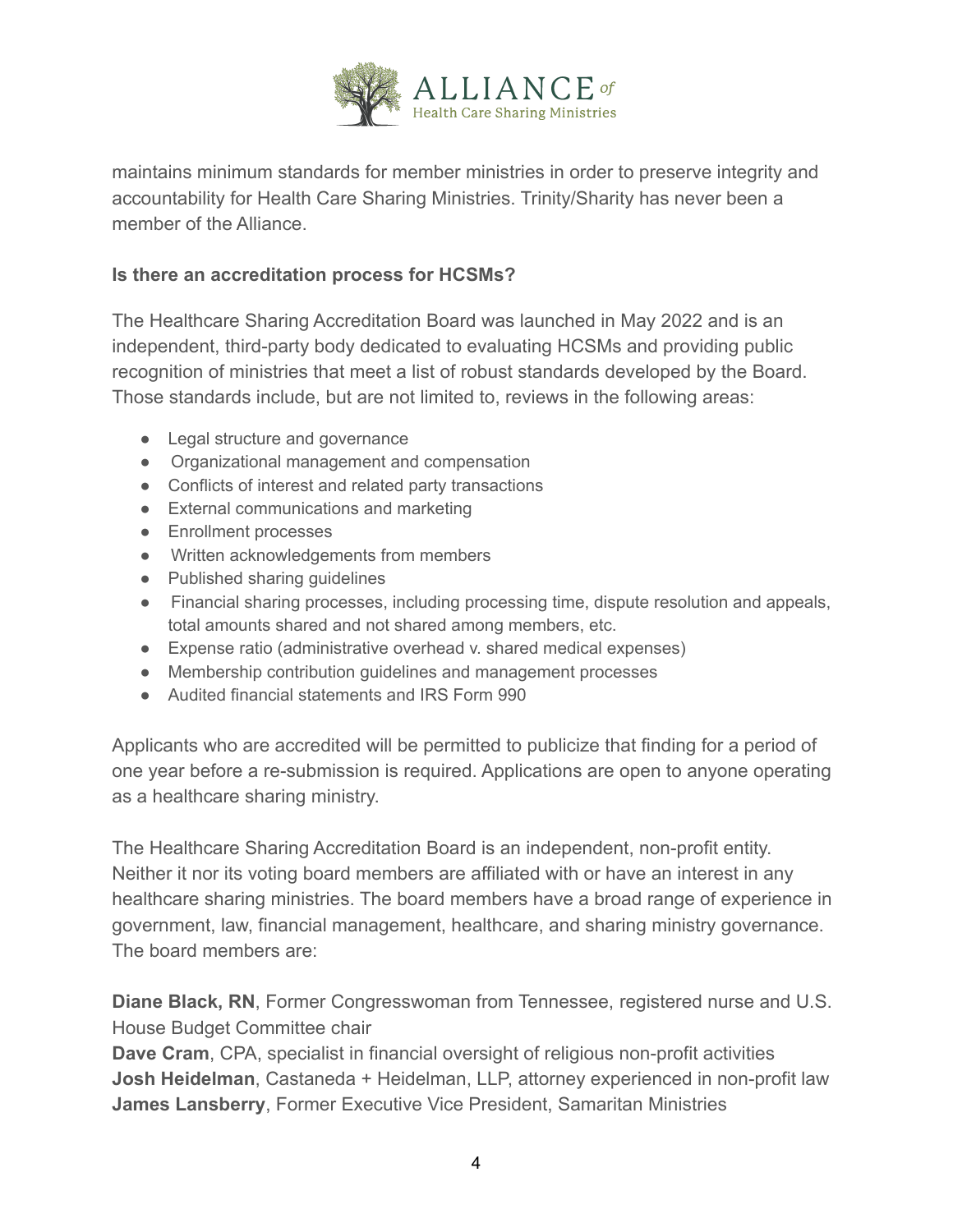

**Mary Mayhew**, President and CEO, Florida Hospital Association, former Director of the federal Medicaid program, former head of the Maine and Florida health agencies.

Parties interested in learning more about accreditation should contact Brad Nail at brad@ifsaa.org.

# **If there's no contractual obligation to pay, could HCSMs go bankrupt and short-change members?**

The ACA definition requires CMS-certified ministries to have been sharing continuously since at least 1999. Just last year, ACA-defined HCSMs shared \$2 billion in medical expenses. That said, HCSMs are nonprofit ministries that are dependent on both the contributions of their members and the good governance of their leadership. The best way to ensure that the organization is properly managed is for an independent accrediting body to provide accreditation, as well as public scrutiny of audited financial statements.

## **How do I identify a trusted HCSM?**

Trusted health care sharing ministries are independent 501(c)(3) nonprofits that are rooted in authentic Judeo-Christian or other religious values and have been certified by CMS as meeting the ACA definition of a Health Care Sharing Ministry, including a long history of faithfully and continuously sharing medical expenses.

The Alliance urges anyone considering joining a Health Care Sharing Ministry to ask that ministry:

- $\Box$  Have you applied for or received accreditation from the Healthcare Sharing Accreditation Board? (ask for documentation)
- $\Box$  Do you have a certification letter from the U.S. Centers for Medicare and Medicaid Services recognizing that the ministry meets the ACA definition of a Health Care Sharing Ministry? (ask for documentation)
- $\Box$  Are you a member of the Alliance of Health Care Sharing Ministries? (*Medi-Share, Samaritan Ministries, Liberty Healthshare, OneShare Health, Altrua Healthshare*)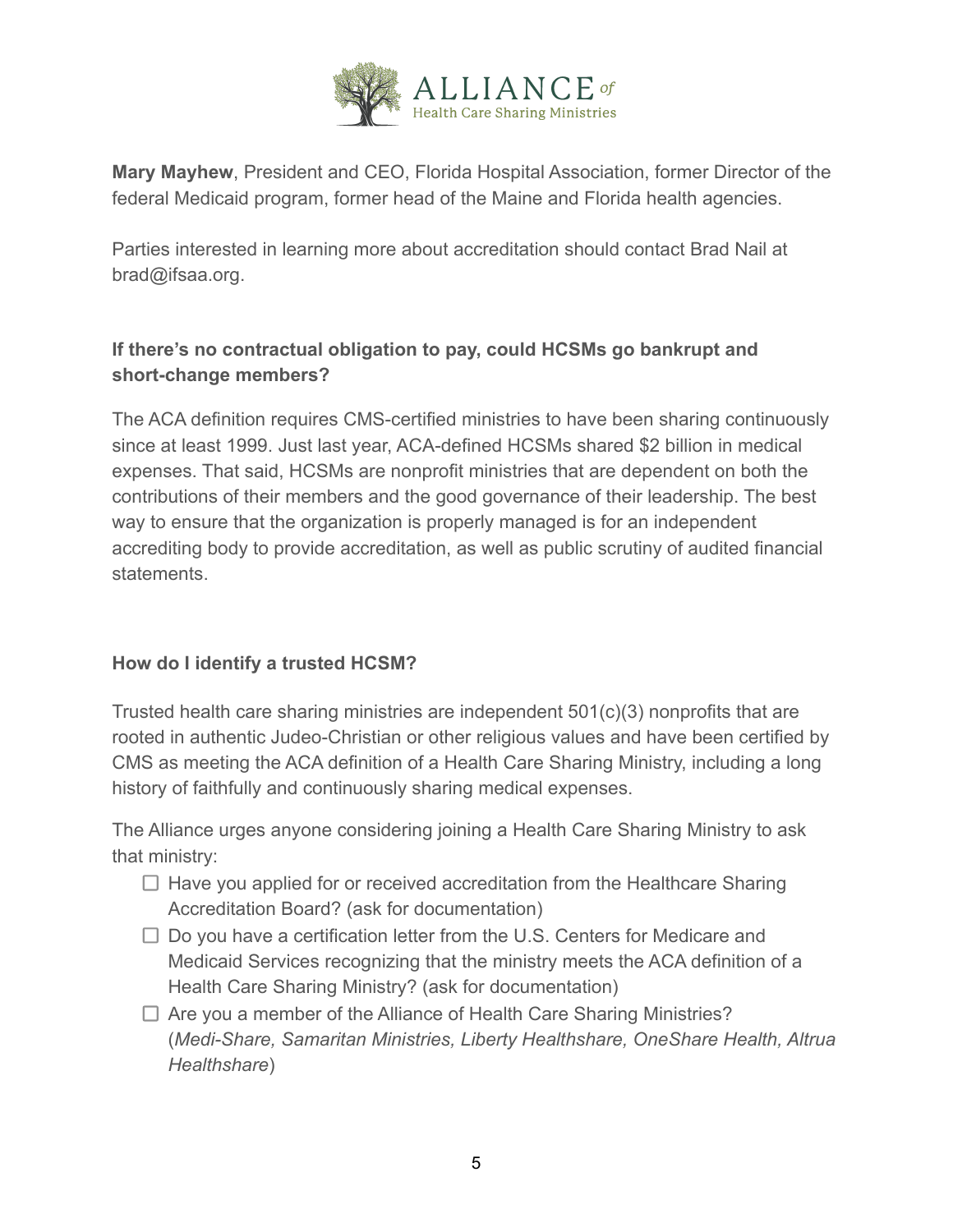

- $\Box$  Do you have a letter from the IRS recognizing you as a 501(c)(3) tax-exempt charity organization? (ask for documentation)
- $\Box$  Are your annual, audited financial statements publicly available? (ask for documentation)

## **Do HCSMs lower costs by simply not "covering" as much as insurance?**

Health Care Sharing Ministries facilitate faith-based communities in deciding which health care costs they share—not the government, not corporate employers, and not insurance company executives. Each ministry is transparent about which services are shared among members, and this information is made available to the public, including prospective members before joining. What's more, ministries often share in expenses that exceed what an insurance policy might include, such as homeopathic, alternative, osteopathic treatments and even experimental therapies.

It's important to remember that, unlike health insurance companies that can simply leave a state or Federal insurance marketplace, Health Care Sharing Ministries serve a national membership and won't just leave a local state or region if the health care cost dynamics become unfavorable. Also unlike insurers, Health Care Sharing Ministries do not receive risk adjustments or other subsidies to help provide for expenses arising from the pre-existing conditions of new members. Finally, unlike insurers, ministries don't stockpile cash reserves for a spike in medical needs or an economic downturn. Their sharing guidelines, including the guidelines around what is and is not shareable, are designed by their membership to make the sharing model as sustainable as possible. In addition, each Health Care Sharing Ministry operates a special charitable fund to help members (and non-members) with financial needs that would not otherwise be shareable under the ministry's sharing guidelines.

#### **Do HCSMs share expenses for people with pre-existing conditions?**

Yes. Each ministry handles bills arising from pre-existing conditions differently, but they are all transparent about which medical bills can be shared immediately, which ones may have a waiting period before being shared with their community, and which bills may never be shareable. People with pre-existing conditions join Health Care Sharing Ministries every day and work with their individual ministry to determine how to best handle their medical costs.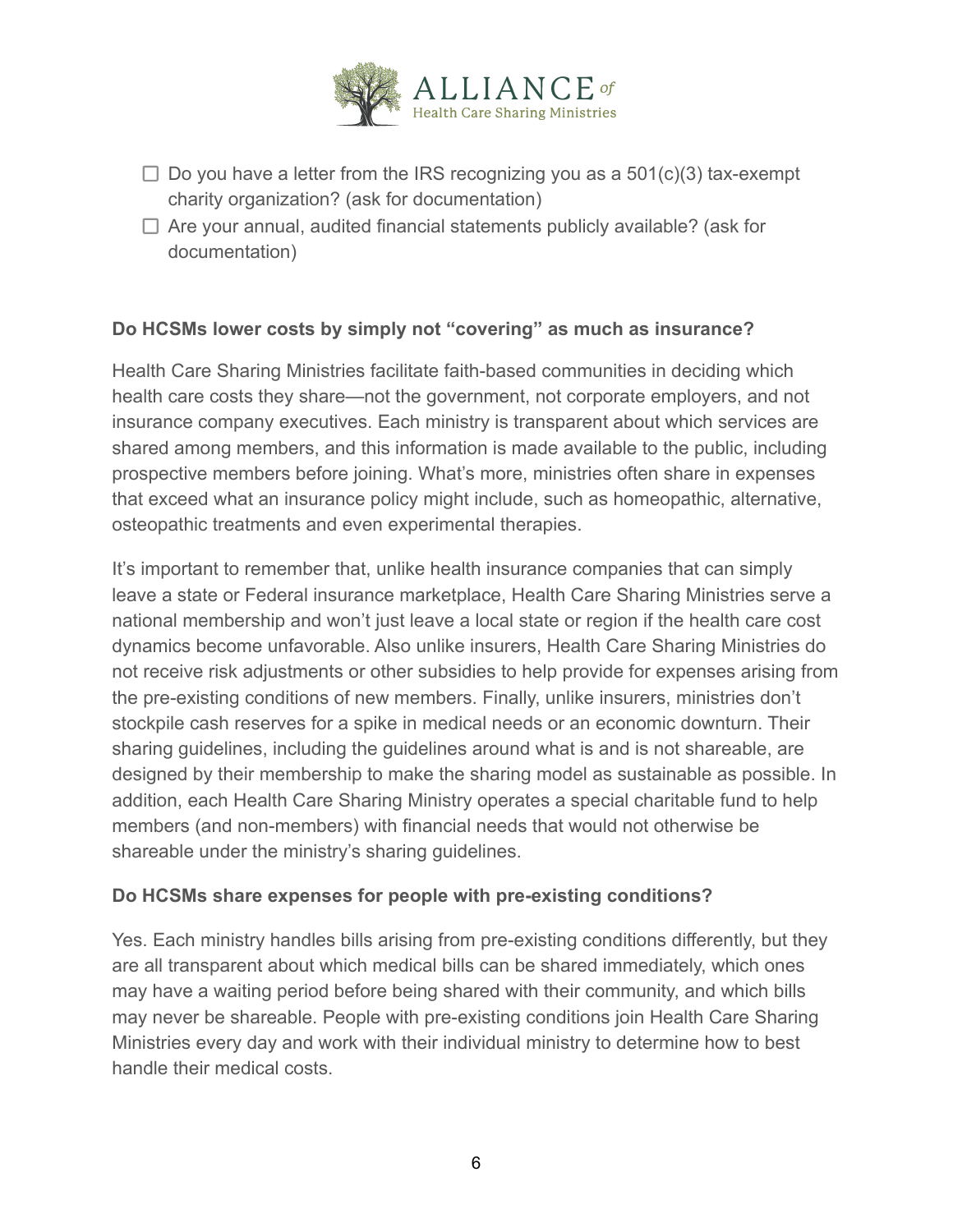

Again, Health Care Sharing Ministries receive no federal subsidies to help offset costs related to pre-existing conditions of their members - unlike health insurers.

## **Do HCSMs share expenses for prescription medications?**

Yes. Health Care Sharing Ministries are all different, but they are all transparent about which prescription medication costs are eligible to be shared with the community. Many prescriptions are eligible for sharing, and most ministries offer prescription discount options.

# **Do HCSMs drive up costs for those in the individual market by luring away healthy people and leaving behind less healthy and more costly people?**

Some critics argue that exempting HCSM members from the ACA individual mandate destabilized enrollment and drove premiums up for those remaining on the ACA exchanges. This argument - that exemptions from the mandate harm the exchange stability - is more easily tested now that the *whole country* is exempt from the individual mandate penalty. If true, then exchange enrollment, after the individual mandate was zeroed out by Congress in 2017 for all Americans, should have plummeted and premiums should have increased. But, the opposite has proven true. Effectuated enrollment today in the ACA marketplace is higher than it was the last year the mandate penalty was in place. After more than doubling during the first five years of the ACA exchanges, premiums actually dropped for the first time in 2019, the first year without the individual mandate penalty, and continued dropping in 2020. Unfortunately, marketplace enrollment was unstable and premiums skyrocketed in the individual insurance market, due to many factors other than religious Americans who objected to or couldn't afford to purchase insurance.

#### **How do HCSMs differ from insurance?**

Health Care Sharing Ministries facilitate a community-based health care solution, fundamentally different from the top-down, bureaucratic, and opaque insurance paradigm. Indeed, 31 states have recognized in their insurance code that they are not insurance. Health Care Sharing Ministries depart from the insurance model in significant ways: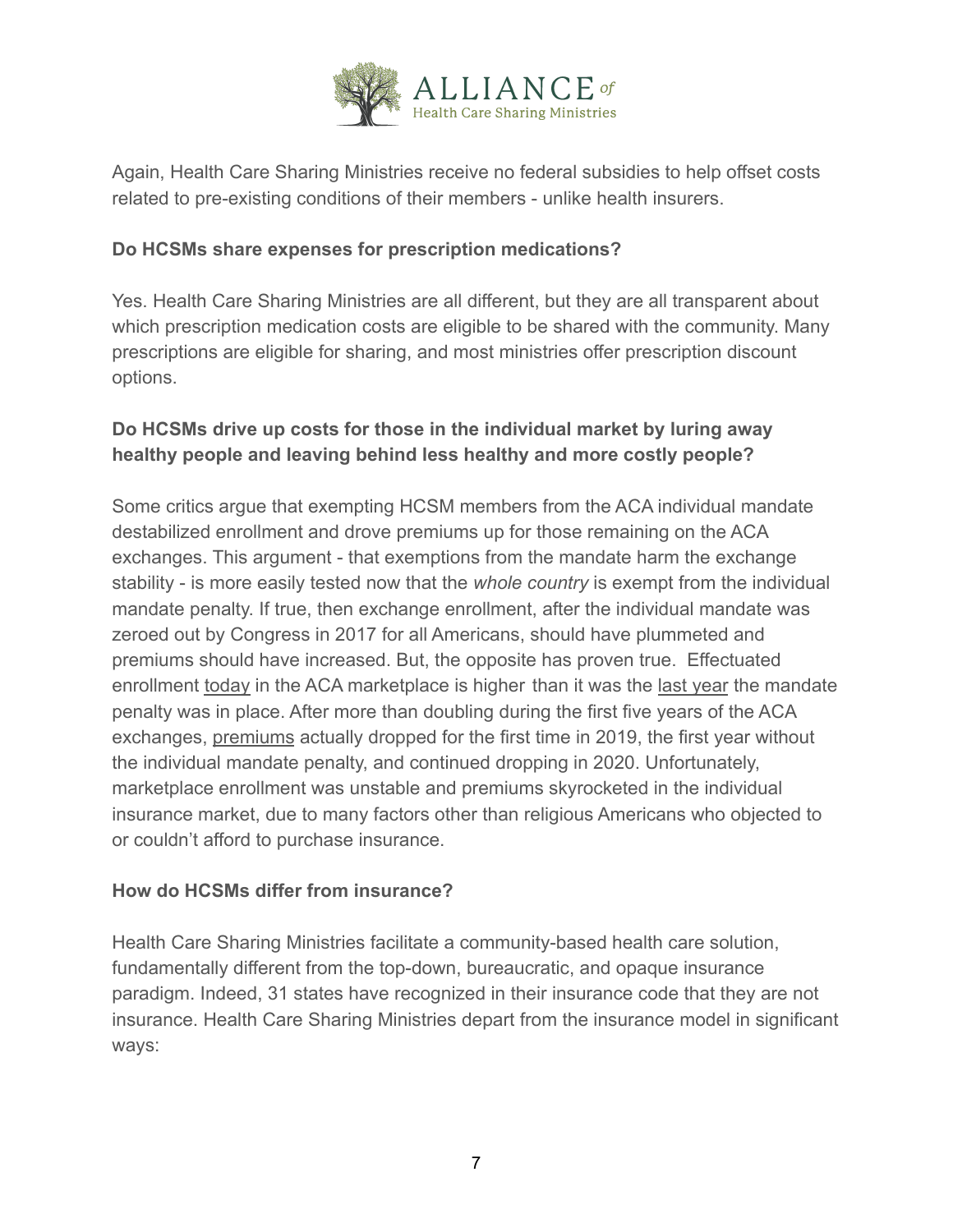

- Unlike insurance, HCSMs help members mitigate each others' medical expenses - not through an enforceable contract between the members and the ministry but rather through the voluntary sharing of expenses. There is no shifting of risk from members to the ministry or other members, so no "claims" can be made against such risk. The ministries *facilitate* the sharing of bills by other members, but do not themselves financially participate in the sharing.
- Unlike most of the biggest insurance companies, HCSMs are 501(c)(3) nonprofit organizations which do not accrue profit and do not have a fiduciary duty to shareholders.
- Health Care Sharing Ministry members do not pay "premiums" or submit "claims" - instead they pay a monthly "share" amount as part of their mutual agreement to share each other's medical expenses, and when a member is in need, ministries help facilitate the transfer of funds to that need, from one or more members.
- Unlike insurance policyholders or participants in the typical employer-provided group insurance plan, members of an HCSM are bound by common religious beliefs. This moral, but not legal, obligation is the glue that holds HCSM communities together.
- Unlike insurance companies' appeals process after a claim is denied, many Health Care Sharing Ministry members have the right to appeal to a committee made up of other members for consideration of a sharing request that is deemed ineligible for sharing.
- The sharing guidelines that govern the eligibility of expenses that may be shared are developed by HCSMs with member participation - in some cases, members directly vote on the guidelines and proposed changes to them. In some ministries, this participation includes members voting on the amount of the monthly contribution. This is in stark contrast to insurance policies where enrollees have no voice.
- Unlike an insurance policy, the sharing guidelines are deeply shaped by the shared religious beliefs of the members. They reflect the members' mutual commitment to God and to their fellow members to remain accountable for living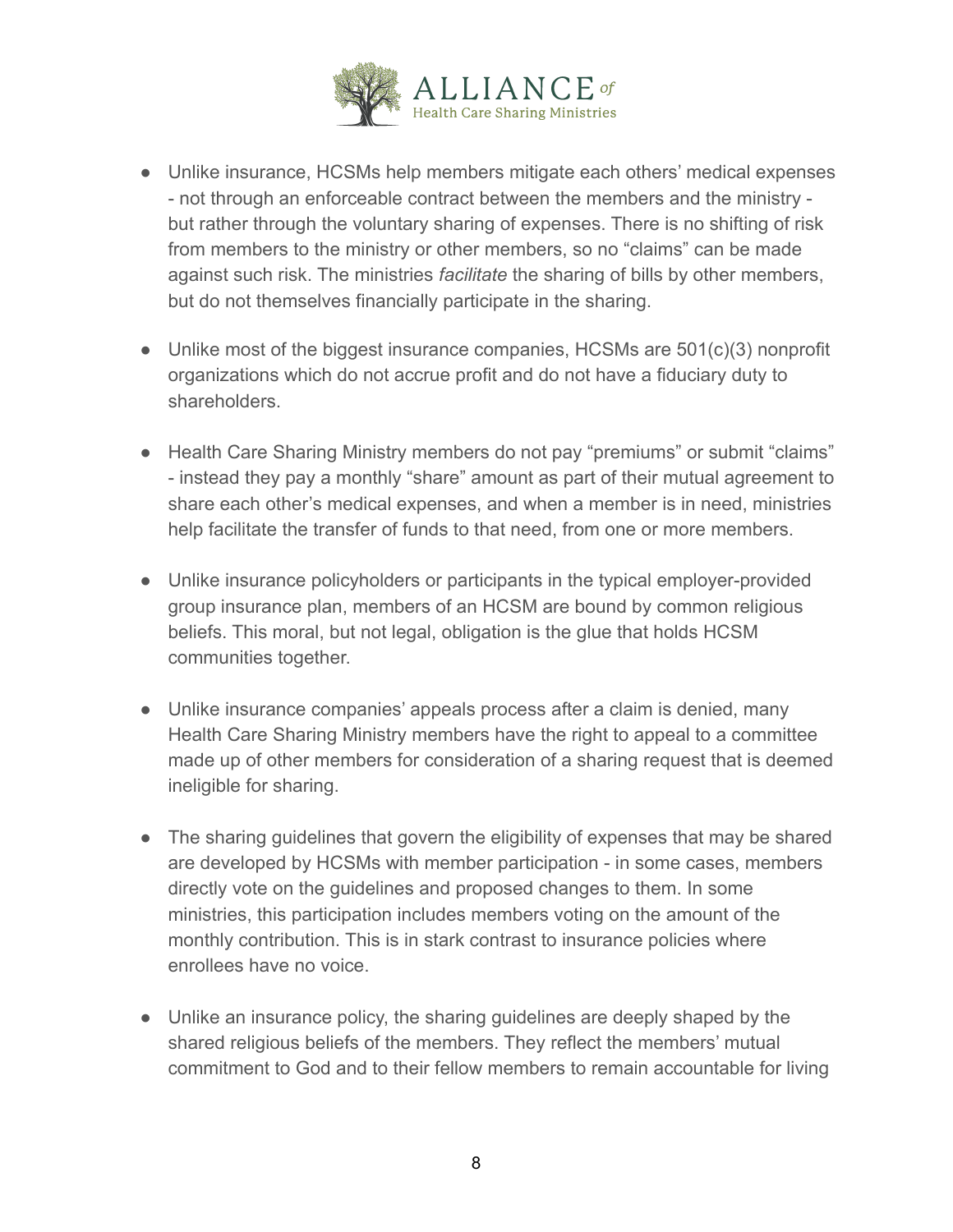

out their shared beliefs, both with respect to how they treat their bodies and avoid unhealthy behaviors, as well as which sorts of procedures are eligible for sharing.

- Unlike an insurance company, HCSMs' practices and services reflect the Judeo-Christian tradition that people are created in God's image *as body and soul*. As such, HCSMs offer ample opportunities for members to pray for other members, to pray with ministry staff, particularly when facing a serious health challenge, and to receive pastoral or faith-based mental health counseling.
- Unlike insurance companies, which strictly limit benefits to people who are enrolled in their plans, some HCSMs, because they recognize that *all* people need the grace and mercy of God and His Church, have newsletters and other mechanisms to request prayer and additional financial support for extraordinary needs of members *and non-members* with needs outside the sharing guidelines.

# **Since HCSMs don't pay sticker prices for medical bills, do they contribute to medical debt and other financial hardship for patients?**

Medical debt and predatory collections are widespread problems due to a lack of price transparency in health care, profiteering coding and billing practices, conflicted middlemen in the pharmaceutical supply chain, and predatory collections practices by mostly tax-exempt, so-called "charity" hospitals. The vast majority of Americans have health insurance and still, unaffordability and medical debt is a huge problem. Most people with high deductible plans have less in savings than their deductible. A third of Americans with private insurance received a surprise bill during the past few years. One in five Americans have been in medical collections, and half of all collections are medical collections. Clearly, insurance itself is hardly a silver bullet. The voracious tapeworm of secret prices, price gouging, undisclosed conflicts of interest in the health care supply chain and perverse incentives throughout the system is stealing the American Dream from the middle class. The tiny sliver of the population that has voluntarily opted out of the broken status quo for a values-based, member-to-member alternative is hardly the cause of our crisis. If anything, the innovative and rigorous approaches that some ministries take in scrutinizing bills for fraud and errors and negotiating lower prices helps reduce costs for patients.

# **Do HCSMs refuse to pay bills arising from what they judge to be immoral behavior?**